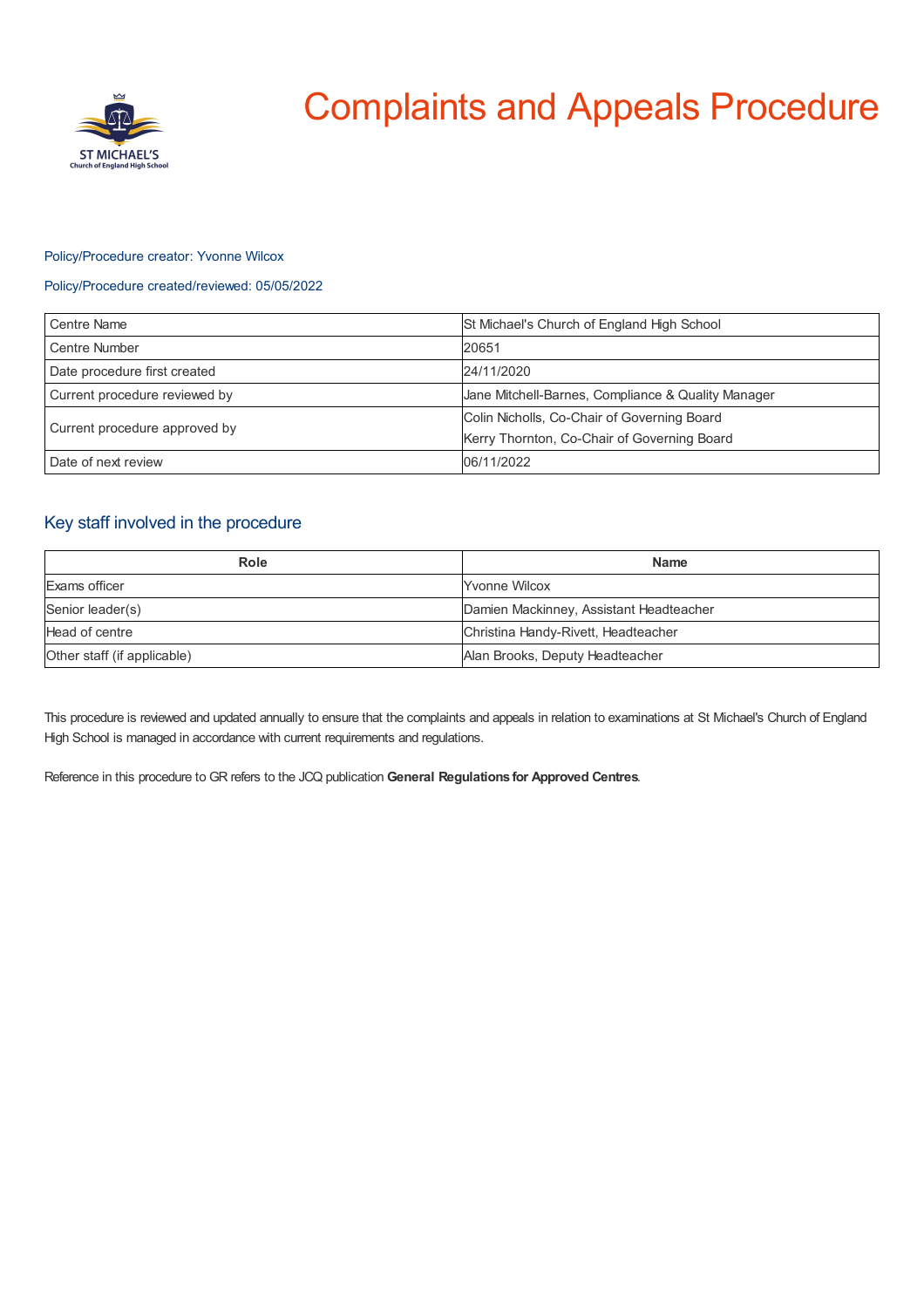# Purpose of the procedure

The purpose of this procedure is to confirm the arrangements for complaints and appeals in relation to examinations at St Michael's Church of England High School and confirms compliance with JCQ's **General Regulations for Approved Centres** (section 5.8) in drawing to the attention of candidates and their parents/carers their written complaints and appeals procedure which covers general complaints regarding the centre's delivery or administration of a qualification.

# Grounds for complaint

A candidate (or his/her/parent/carer) at St Michael's Church of England High School may make a complaint on the grounds below.

## **Teaching and Learning**

- Quality of teaching and learning, for example
	- Non-subject specialist teacher without adequate training/subject matter expertise utilised on a long-term basis
	- Teacher lacking knowledge of new specification/incorrect core content studied/taught
	- Core content not adequately covered
	- Inadequate feedback for a candidate following assessment(s)
- Pre-release/advance material/set task issued by the awarding body not provided on time to an examination candidate
- The taking of an assessment, which contributes to the final grade of the qualification, not conducted according to the JCQ/awarding body instructions
- The marking of an internal assessment, which contributes to the final grade of the qualification, not undertaken according to the requirements of the awarding body (complainant should refer to the centre's **internal appeals procedure**)
- **•** Centre fails to adhere to its **internal appeals procedure**
- Candidate not informed of their centre assessed mark prior to marks being submitted to the awarding body
- Candidate not informed of their centre assessed mark in sufficient time to request/appeal a review of marking prior to marks being submitted to the awarding body
- Candidate not given sufficient time to review materials to make a decision whether to request a review of the centre assessed mark

Additional grounds for complaint relating to teaching and learning:

• not applicable

#### **Access arrangements**

- Candidate not assessed by the centre's appointed assessor
- Candidate not involved in decisions made regarding their access arrangements
- Candidate did not consent to personal data being shared electronically (by the non-acquisition of a signed **data protection notice/candidate data personal consent form**)
- Candidate not informed/adequately informed of the arrangement(s) in place and the subjects or components of subjects where the arrangement(s) would not apply
- Examination information not appropriately adapted for a disabled candidate to access it
- Adapted equipment put in place failed during examination/assessment
- Approved access arrangement(s) not put in place at the time of an examination/assessment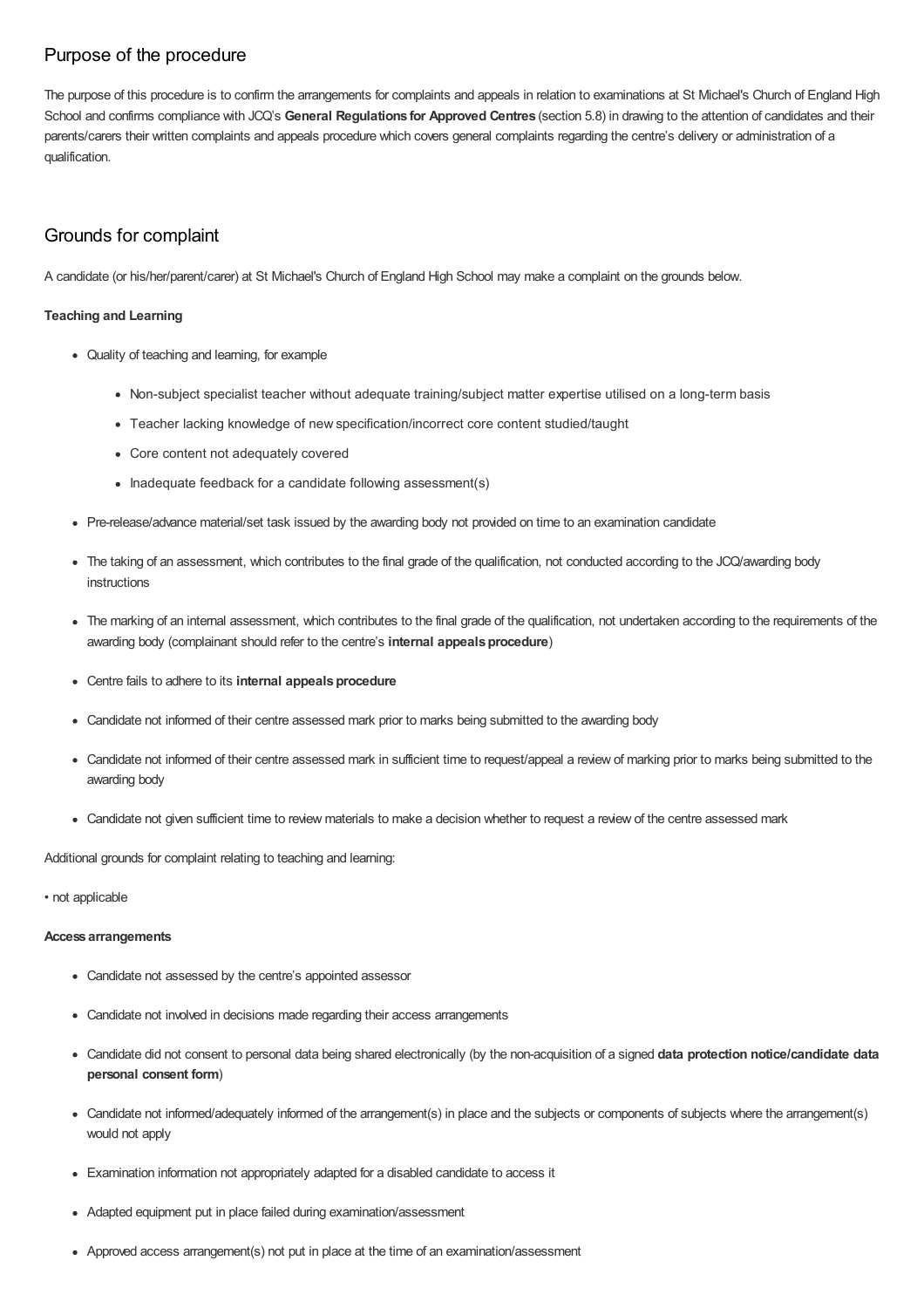Appropriate arrangement(s) not put in place at the time of an examination/assessment as a consequence of a temporary injury or impairment

Additional grounds for complaint relating to access arrangements:

• not applicable

#### **Entries**

- Failure to clearly explain a decision of early entry for a qualification to candidate (or parent/carer)
- Candidate not entered/entered late (incurring a late entry fee) for a required examination/assessment
- Candidate entered for a wrong examination/assessment
- Candidate entered for a wrong tier of entry

Additional grounds for complaint relating to examination entries:

#### • not applicable

#### **Conducting examinations**

- Failure to adequately brief candidate on examination timetable/regulations prior to examination/assessment taking place
- Room in which assessment held did not provide candidate with appropriate conditions for taking the examination
- Inadequate invigilation in examination room
- Failure to conduct the examination according to the regulations
- Online system failed during (on-screen) examination/assessment
- Disruption during the examination/assessment
- Alleged, suspected or actual malpractice incident not investigated/reported
- Failure to inform/update candidate on the outcome of a special consideration application

Additional grounds for complaint relating to the conducting of examinations:

#### • not applicable

#### **Results and Post-Results**

- Before examinations, candidate not made aware of the arrangements for post-results services and the availability of senior members of centre staff after the publication of results
- Candidate not having access to a member of senior staff after the publication of results to discuss/make a decision on the submission of a results review/enquiry
- Candidate request for return of work after moderation and work not available/disposed of earlier than allowed in the regulations
- Candidate (or parent/carer) unhappy with a result (complainant to refer via exams officer to awarding body **post-results services**)
- Candidate (or parent/carer) unhappy with a centre decision not to support a clerical re-check, a review of marking, a review of moderation or an appeal (complainant to refer to the centre's **internal appeals procedure**)
- (updated 2021/22) Centre applied for the wrong post-results service/for the wrong script for a candidate
- Centre missed awarding body deadline to apply for a post-results service
- Centre applied for a post-results service for a candidate without gaining required candidate consent/permission